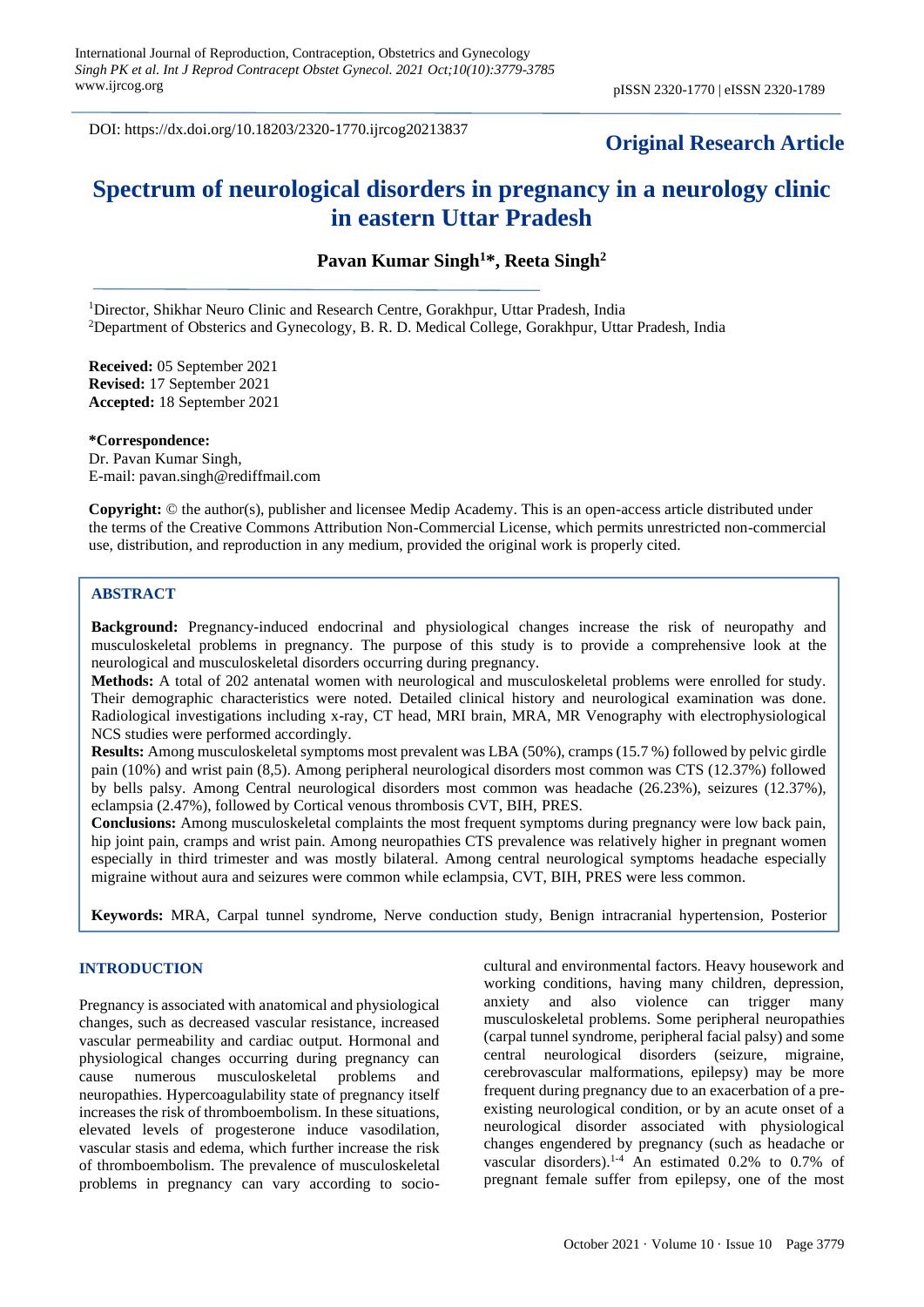common major neurological complication during the pregnancy. Both peripheral and central neurological disorders can occur during the third trimester of pregnancy. Early diagnosis and treatment of musculoskeletal problems in pregnancy is significantly important in order to increase the quality of life and prevent the development of chronic disorders. The aim of this review is to describe and characterize the most common peripheral and central neurological disorders during each trimester of pregnancy.

# **METHODS**

This was a descriptive study conducted from May 2019 to May 2021 at Shikhar neuro clinic and research centre OPD, Gorakhpur, Uttar Pradesh. A total of 202 pregnant women were included in the study. The study included antenatal women with aged over 18 years attending neurology clinic for various neurological and musculoskeletal symptoms. Chronic musculoskeletal disorder and history of orthopedic surgery that may be a reason of musculoskeletal symptoms other than pregnancy were excluded. All the patients were investigated as per appropriate guidelines.

Demographic characteristics of the patients comprising age, weight, employment status, socioeconomic status, gestational age of pregnancy, parity and presence of other disorders (gestational diabetes, hypertension) were recorded from the medical records and face-to-face interviews. interviews. Detailed history and clinical examination was done. Musculoskeletal pain sites were defined as hand–wrist, elbow, shoulder, neck, back, low back, hip, knee, and ankle–foot. The symptoms of all those musculoskeletal conditions were described to the participants. Leg muscle cramp was described as a strong, painful contraction or tightening of a muscle in the thigh, the calf or the foot that comes on suddenly and lasts from a few seconds to several minutes. The symptoms of CTS were described as tingling, numbness, weakness, or pain in the fingers or hand. Bells palsy was described as asymmetrical weakness involving eye and face. Meralgia paresthetica was described as numbness, pain or an irritating sensation felt in the outer thigh. The symptoms of tarsal tunnel syndrome were described as tingling, numbness, or pain in the sole of the foot. The interviews with participants were done to assess their neuropathic and musculoskeletal pain separately at each trimester followup visit. Lastly appropriate blood investigations, radiological investigations including CT head, MRI brain with MRA angiography, MRV venography with electrophysiological electrodiagnostic NCS studies performed accordingly. All antenatal patients were referred to BRD Medical college, Gorakhpur for obstetric care.

Data analysis was performed using Statistical package for social sciences (SPSS) for Windows, version 15.0. The data were treated in a descriptive and inferential manner. The chi-square test was used to compare the data. The statistical significance level was determined at  $p<0.05$ .

# **RESULTS**

A total of 202 women were enrolled for study during study period from May 2019 to May 2021.

# **Table 1: The demographic characteristics of the pregnant women.**

| <b>Demographic profile</b>     | $N=202$         |
|--------------------------------|-----------------|
| Age median                     | $30.9 + 5.0$    |
| Weight (mean $\pm$ SD)<br>(kg) | 71.45 ± 12.26   |
| $Height (mean \pm SD) (cm)$    | $159.78 + 6.34$ |
| Socioeconomic status           |                 |
| <b>Upper SEC</b>               | 13 (6.44%)      |
| Middle SEC                     | 65 (32.18%)     |
| Lower SEC                      | 123 (60.89%)    |
| Working                        | 24 (11.88%)     |
| Not working                    | 178 (88.11 %)   |
| <b>Parity</b>                  |                 |
| Nulliparity                    | 78 (38.6%)      |
| Multiparity                    | 124 (61.4 %)    |
| <b>Trimester</b>               |                 |
| 1 <sub>ST</sub>                | 26 (12.87%)     |
| 2 <sub>nd</sub>                | 52 (25.74%)     |
| 3 <sup>rd</sup>                | 124 (61.38%)    |

# **Table 2: Spectrum of neurological problems in enrolled patients.**

| <b>Neurological disorder</b>            | $N = 202$   |
|-----------------------------------------|-------------|
| <b>Musculoskeletal symptoms</b>         | 70 (34.65%) |
| <b>Peripheral neuropathy</b>            | 37 (18.32%) |
| <b>Central neurological</b><br>disorder | 95 (47.02%) |

Table 1 demonstrate demographic characteristics of participants. Median age of patients was 30.9±5.0. Mean weight was 71.45±12.26 and mean height was 159.78±6.34. Considering socioeconomic status 13 (6.44%) were belonged to upper SEC, 65 (32.18%) were belonged to middle SEC and maximum 123 (60.89%) patients were of low SEC. 178 (88.11 %) patients were non working and only 24 (11.88%) were working. Maximum 124 (61.4 %) patients were multipara and 78 (38.6%) patients were nullipara. Most of the pregnant female enrolled belongs to 3rd trimester124 (61.38%).

(Table 2) This table shows the frequency of neurological disorders in enrolled patients. Most common symptom was of central nervous system in 95 (47.02%) patients followed by musculoskeletal symptoms in 70 (34.65%). 37 (18.32%) patients were presented with peripheral neuropathy.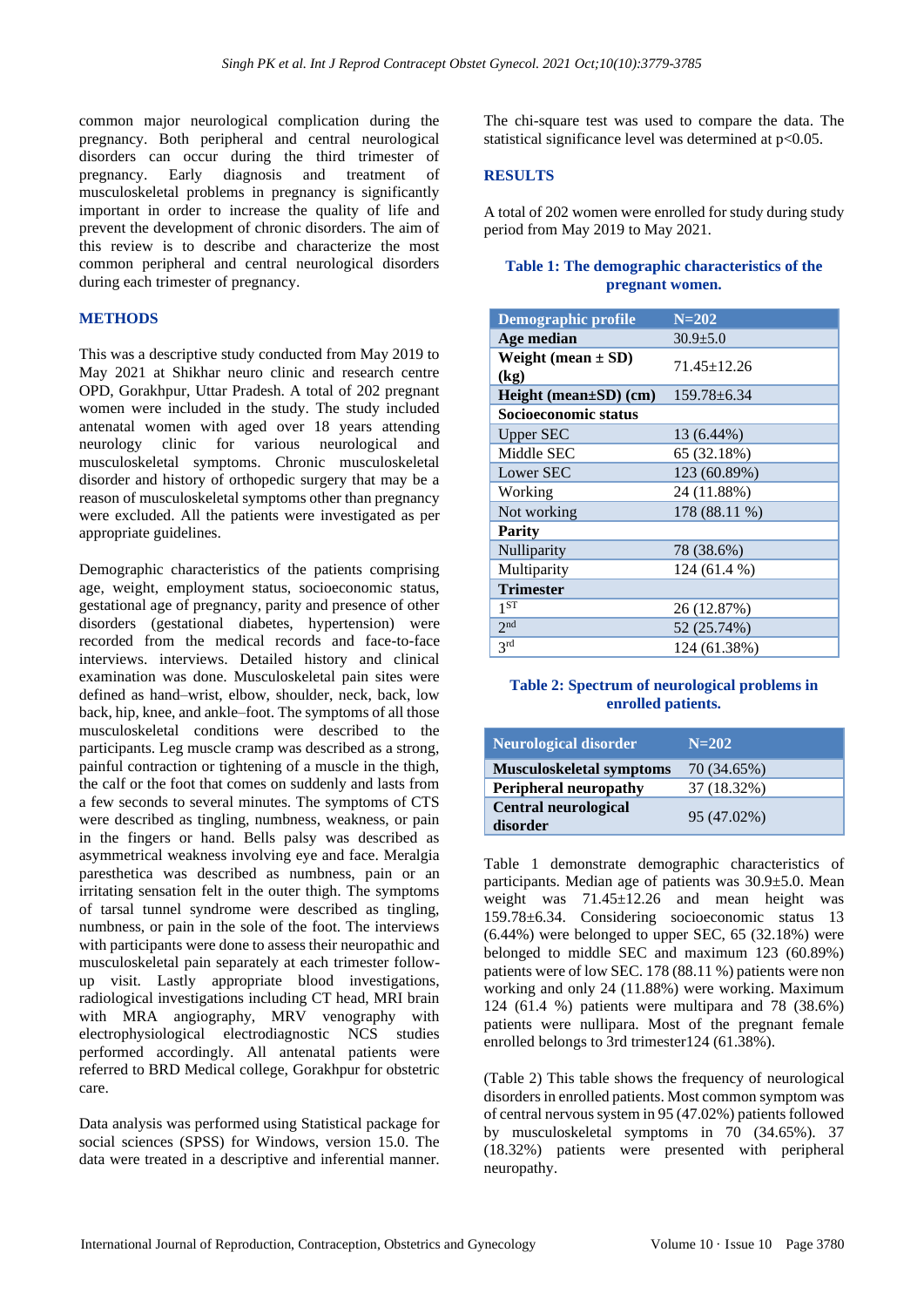# **Table 3: Spectrum of musculoskeletal symptoms in enrolled patients.**

| Musculoskeletal symptoms | <b>Total, N=202</b> | <b>Ist</b> trimester | $2nd$ trimester | 3 <sup>rd</sup> trimester |
|--------------------------|---------------------|----------------------|-----------------|---------------------------|
| <b>LBA</b>               | 35 (17.33%)         | $4(11.42\%)$         | 20 (57.14%)     | 11 (31.43%)               |
| Pelvic girdle pain       | 7(3.47%)            | $0(0\%)$             | 4(57.14%)       | 3(42.85%)                 |
| Neck/shoulder pain       | 5(2.48%)            | 1(20%)               | $3(60\%)$       | $1(20\%)$                 |
| Wrist joint pain         | 6(2.97%)            | 1(16.67%)            | $3(50\%)$       | 2(33.33%)                 |
| <b>Elbow</b> pain        | 3(1.49%)            | $0(0\%)$             | 1(33.33%)       | 2(66.67%)                 |
| Cramp                    | 11 (5.45%)          | 1 (9.09%)            | 6(54.55%)       | 4(36.36%)                 |
| Dequervain tendinitis    | $1(0.49\%)$         | $0(0\%)$             | $1(100\%)$      | $0(0\%)$                  |
| <b>Trigger finger</b>    | $1(0.49\%)$         | $0(0\%)$             | $0(0\%)$        | $1(100\%)$                |
| Coccydynia               | $1(0.49\%)$         | $0(0\%)$             | $1(100\%)$      | $0(0\%)$                  |

# **Table 4: Spectrum of peripheral neuropathies.**

| <b>Perpheral neuropathy</b><br>$N=37(18.32\%)$ | Total $n=202$ | 1st trimester | 2nd trimester | 3rd trimester |
|------------------------------------------------|---------------|---------------|---------------|---------------|
| <b>Carpal tunnel syndrome</b>                  | 25 (12.37%)   |               |               | 15            |
| <b>Bells</b> palsy                             | 6(2.97%)      |               |               |               |
| 6th cranial nerve                              | $2(0.99\%)$   |               |               |               |
| <b>Tarasal tunnel syndrome</b>                 | $1(0.49\%)$   |               |               |               |
| Digitalgic pain                                | $1(0.49\%)$   |               |               |               |
| Meralgia paresthetica                          | $1(0.49\%)$   |               |               |               |
| Cherlagia parathetica                          | $1(0.49\%)$   |               |               |               |

# **Table 5: Spectrum of central neurological disorders in antenatal patients.**

| Cental neurological disorder<br>$N=95(47.02\%)$ | <b>Total</b><br>$N = 202$ | $1st$ trimester | $2nd$ trimester | $3rd$ trimester |
|-------------------------------------------------|---------------------------|-----------------|-----------------|-----------------|
| Headache                                        | 53 (26.23 %)              | 10              | 12              | 31              |
| <b>Seizure</b>                                  | 25 (12.37%)               |                 |                 | 18              |
| <b>Eclampsia</b>                                | 5(2.47%)                  |                 |                 | 4               |
| <b>CVT</b>                                      | 4(1.98%)                  |                 |                 |                 |
| <b>Press</b>                                    | 3(1.49%)                  |                 |                 |                 |
| <b>CVA</b>                                      | $2(0.99\%)$               |                 |                 |                 |
| <b>BIH</b>                                      | 3(1.49%)                  |                 |                 |                 |

#### **Table 6: Spectrum of headache in antenatal patients.**

| <b>Headache</b>              | Total $N=53$<br>$(26.23\%)$ | $1st$ trimester | $2nd$ trimester | 3 <sup>rd</sup> trimester |
|------------------------------|-----------------------------|-----------------|-----------------|---------------------------|
| <b>Migraine without aura</b> | 35 (17.32%)                 | 6               |                 | 21                        |
| <b>Migraine with aura</b>    | 8(3.96%)                    |                 |                 |                           |
| <b>Tension headache</b>      | 6(2.97%)                    |                 |                 |                           |
| <b>Cluster headache</b>      | 2(0.99%)                    |                 |                 |                           |
| <b>Snuct</b>                 | 1(0.49%)                    |                 |                 |                           |
| <b>Trigeminal neuralgia</b>  | 1 (0.49%)                   |                 |                 |                           |

(Table 3) shows the frequency of musculoskeletal symptoms in antenatal patients. 70 (34.65%) out of 202 patients had musculoskeletal symptoms. Low backache was most common musculoskeletal symptoms 35  $(17.33%)$  followed by cramp 11  $(5.45%)$ , then pelvic girdle pain 7 (3.47%) while 6 (2.97%) patients had wrist joint pain and 5 (2.48%) patients had neck/shoulder pain. 3 (1.49 %) had elbow pain. Dequervain tendinitis, trigger finger and coccydynia were least common.

(Table 4) Peripheral neuropathies was noticed in 37 (18.32 %) patients. Among peripheral neurological disorders most common was CTS (n=25 ,12.37%) followed by bells palsy (n=6, 2.97%). CTS was more common in 3rd trimester as compared to 1st and 2nd trimester  $(p<0.005)$ .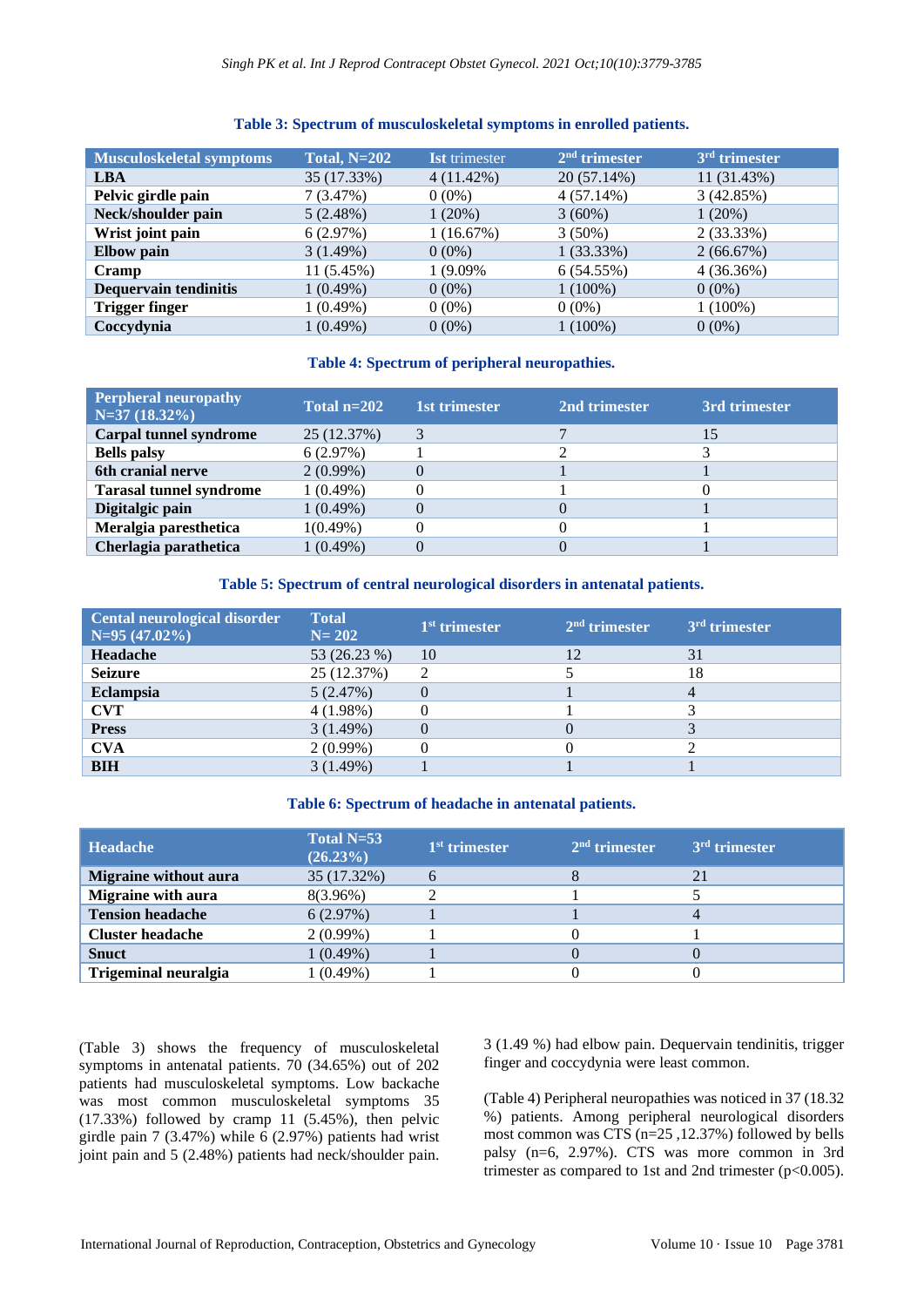Among these 2 (0.99%) patients presented with 6th cranial nerve palsy while each 1 (0.49%) patients presented with cherlagia, parathetica meralgia, parathetica, tarasal tunnel syndrome and digitalgic pain.

#### **Table 7: Classical presentation of CTS.**

| <b>Symptoms</b>       | $N = 25$ |
|-----------------------|----------|
| <b>Paresthesia</b>    | 18       |
| Pain and paresthesia  | 10       |
| Diurnal day and night |          |
| <b>Nocturnal pain</b> | 13       |
| <b>Numbness</b>       | 17       |
| <b>Hand weakness</b>  |          |
| <b>Wasting APB</b>    |          |

(Table 5) Central neurological disorder was noticed in 95 (47.02%) patients. Among Central neurological disorders most common was headache (n=53, 26.23%), seizures (n=25, 12.37%), eclampsia (n=5, 2.47%), followed by CVT (N=4,1.98%). BIH and PRES were observed in 3 (1.49%) patients while CVA occurred in. 2 (0.99%). These cental disorders were more common in 3rd trimester as compared to 1st and 2nd trimester  $(p<0.005)$ 

(Table 6) Among headache migraine without aura (n=35, 17.32%) was more common followed by migraine with aura (n=8, 3.96%) and tension headache (n=6, 2.97%). Cluster headache was present in 2 (0.99%) patients. Least common presentation was SNUCT and trigeminal neuralgia each 1 (0.49%).

#### **Table 8: CTS - clinical severity and signs.**

| $CTS$ n=25             | <b>Total</b>   | 1 <sup>st</sup> trimester | $2nd$ trimester | 3 <sup>rd</sup> trimester |
|------------------------|----------------|---------------------------|-----------------|---------------------------|
|                        | $N=25(12.37%)$ |                           |                 | 14                        |
| Mild                   | $12(5.9\%)$    |                           |                 |                           |
| Mod                    | 6(2.97%)       |                           |                 |                           |
| <b>Severe</b>          | 7(3.46%)       |                           |                 |                           |
| <b>Unilateral</b>      | 10(4.95%)      |                           |                 |                           |
| <b>Bilateral</b>       | 15 (7.42%)     |                           |                 |                           |
| <b>Tinel sign</b>      | 4(1.98%)       |                           |                 |                           |
| Phalen sign            | 5(2.47%)       |                           |                 |                           |
| <b>Reversre</b> phalen | 3(1.48%)       |                           |                 |                           |

## **Table 9: Dominant hand involvement of CTS.**

| <b>Hand with CTS</b>          | % laterality |
|-------------------------------|--------------|
| <b>Right</b>                  |              |
| Left                          |              |
| <b>Bilateral more right</b>   |              |
| <b>Bilateral more on left</b> |              |
| <b>Bilateral equal</b>        |              |

(Table 7) Most common presentation of CTS was parasthesia (n=18, 72%) followed by Pain and parasethisa (n- 10, 40%). Diurnal day and night Pain was observed in (n=7, 28%) patients while Nocturnal pain was noticed in  $(n=13, 52\%)$ , Numbness  $(n=17, 68\%)$ , Hand weakness (n=7, 28%) and APB wasting (n=2, 8%).

(Table 8) Further pregnant women having CTS involvement (n=25, 12.37%), bilateral presentation was observed in 15 (60%) while severe CTS was noticed in 7 (3.4%). The CTS prevalence in the first, second and third trimesters were 16%, 28%, and 56%, respectively and clinical sign were detected in  $(n=17, 68%)$ . Tinel sign, phalen sign, reverse phalen was mostly positive in 3rd and 2nd trimester than first trimester.

(Table 9) Dominant hand was more affected whatever CTS presentation is bilateral or unilateral. During NCS study CTS was unilateral in 10 (4.95%) patients. Right hand involvement (n=7) was more common than left hand (n=3). Patients presented with Bilateral NCS abnormalities right predominance was presented in (n=6) while left predominance in (n=5). Bilateral equal NCS abnormality was detected in (n=4) patients.

#### **Table 10: NCV EPS severity grading.**

| <b>CTS EPS</b><br>grading | <b>Total CTS</b><br>patients $n=25$ | % of CTS |
|---------------------------|-------------------------------------|----------|
| Grade 0                   |                                     | $0\%$    |
| Grade 1                   | 3                                   | 12%      |
| Grade 2                   | 9                                   | 36%      |
| Garde 3                   | 6                                   | 24%      |
| <b>Grade 4</b>            | 6                                   | 24%      |
| Grade 5                   |                                     | 4%       |
| Grade 6                   |                                     | 0%       |

(Table 10) NCV EPS severity grading is as follows: normal (grade 0); very mild (grade 1), CTS demonstrable only with most sensitive tests; mild (grade 2), sensory nerve conduction velocity slow on finger/wrist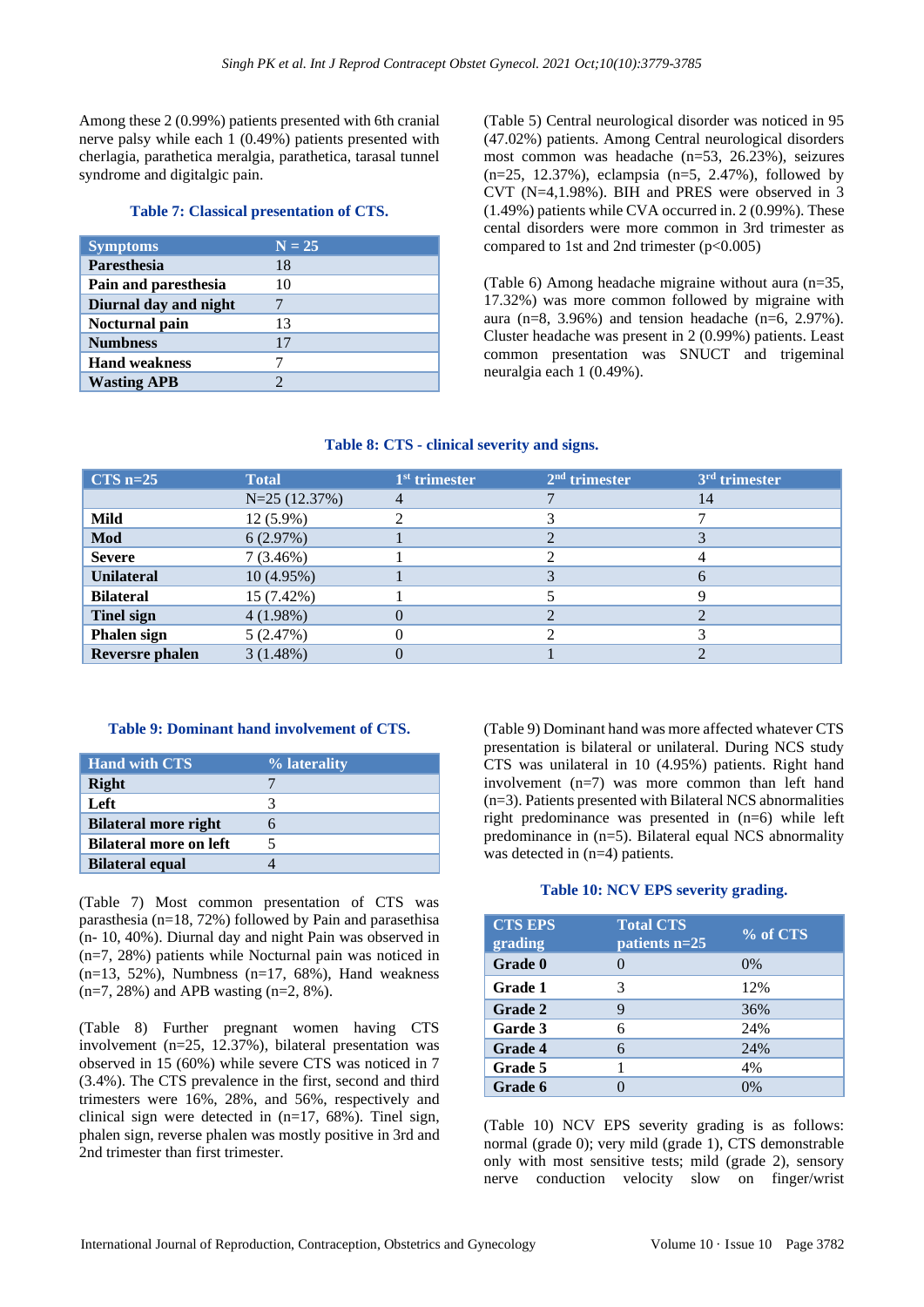measurement, normal terminal motor latency; moderate (grade 3), sensory potential preserved with motor slowing, distal motor latency to abductor pollicis brevis (APB) <6.5 ms; severe (grade 4), sensory potentials absent but motor response preserved, distal motor latency to APB <6. 5 ms; very severe (grade 5), terminal latency to APB >6.5 ms; extremely severe (grade 6), sensory and motor potentials effectively unrecordable (surface motor potential from APB <0.2 mV amplitude).

According to CTS EPS Severity grading system grade 2 abnormility was presented in 36% patients, grade 3 and 4 abnormality was present in 24% each. Grade 1 in 12% patient while severe grade 5 abnormality was detected in 4% patients.

# **DISCUSSION**

The most frequent musculoskeletal pathology was lower back pain (50%) in our study. These results are consistent with the results obtained from several studies in the literature. In one study, lower back pain was reported in 68.8% of the 105 mothers who had given birth within the last 6 months and in another study it was reported 79.8%.<sup>5</sup> Not only in pregnancy but also in other patients, low back pain was reported the most common reason for admission by a pain clinic. <sup>6</sup> The most important factors implicated in the etiology of low back pain are; the center of gravity shifting to the front due to weight gain and the growth of the uterus, and the relaxation of the joints due to the increased relaxin levels.<sup>7</sup> These findings are in alignment with those of our study in terms of low back pain and pelvic girdle pain was most observed in the second trimester. Similarly, Ramachandra et al conducting a study of 261 primipara cases, found the highest prevalence of low back pain and pelvic girdle pain in the second trimester.<sup>8</sup> The decrease in the prevalence of back pain in the third trimester can be attributed to the increased need for rest resulting from the various changes that occur during pregnancy. In our study, the second most common musculoskeletal problem was cramp this was mostly reported in the second and third trimesters. These cramps mostly occur during sleep in the second half of pregnancy and last for only a few seconds. In the etiology of cramps during pregnancy, magnesium and calcium deficiency are mostly implicated.<sup>9</sup>

Carpal tunnel syndrome and peripheral facial palsy are common examples of minor peripheral neurological disorders in pregnancy. Peripheral facial palsy, also called Bell's palsy, is an idiopathic facial neuropathy named after Sir Charles Bell, who first described this condition and its link to pregnancy. The incidence is around 28–45:100.000 pregnancies; it is rarely recurrent and it is more common in the third trimester.10,11

The most frequent problem was found to be carpal tunnel syndrome which was mostly detected in the second and third trimester in the morning and at night. They are associated with fluid retention and nerve compression upon wrist flexion during sleep. Hormonal changes, fluid accumulation with a predisposition to edema, nerve hypersensitivity and glucose level fluctuations can all increase the risk of pregnant women developing symptoms of carpal tunnel syndrome.<sup>12</sup> The incidence of CTS in pregnant women is two to three times higher than in women who are not pregnant. The rate of CTS in pregnancy varies from  $0.23\%$  to 62%.<sup>13,14</sup> In the present study, frequency of CTS by electromyography methods was 12.37% (60% in third trimester), while in two other studies presentation in the third trimester was 28% and 43%. 15,16 The incidence varies from 2 to 70% during pregnancy depending on the diagnostic method and the physician.17,18 However, unlike many studies, numbness and tingling sensation were prominent symptoms in our cohort of pregnant women with CTS. Pain was reported to be quite common among patients by other authors. We found that the incidence of numbness/ tingling during daytime was slightly higher than at night among the women.

Similar to other reports patients with bilateral symptoms of CTS outnumbered those with unilateral complaints in our study. The provocative tests (including tinels, Phalen's and reverse phalens sign) alone were insufficient to diagnose CTS precisely in patients. This may be the reason why the proportion of women with CTS who had positive provocative tests was 48%. Nonetheless, we found that the Phalen's sign and Durkan's test served as a useful guide and more accurate for CTS diagnosis in our population.

Central Neurological Disorders Headache is a common presenting complaint during pregnancy.19,20 Despite the strong link between hormonal changes and headache, the recognition of non-hormonal factorsis crucial. A pulsating and unilateral headache, associated with nausea and/or vomiting and/or photophobia or phonophobia are typical symptoms of a migraine headache (MH).<sup>21-24.</sup>

The increase in estrogen levels can be the source of MH with aura in susceptible women. In general, women with MH (with or without aura) can be assured that there are no adverse effects on pregnancy's outcome or maternal health.

Most pregnancy-related cerebral venous thrombosis (CVT) occurs in the third trimester of pregnancy and puerperium, accounting for 27 to 57% of all pregnancyrelated strokes.25,26 Common presenting complaints include headache (typically sub-acute), focal neurological deficits, seizures, altered mental status and signs of high intracranial pressure such as papilloedema.<sup>27</sup>

#### *Limitations*

Major limitation of our study was that it does not show true incidence of musculoskeletal or neurological symptoms in antenatal women as study was conducted at the super speciality centre of neurology.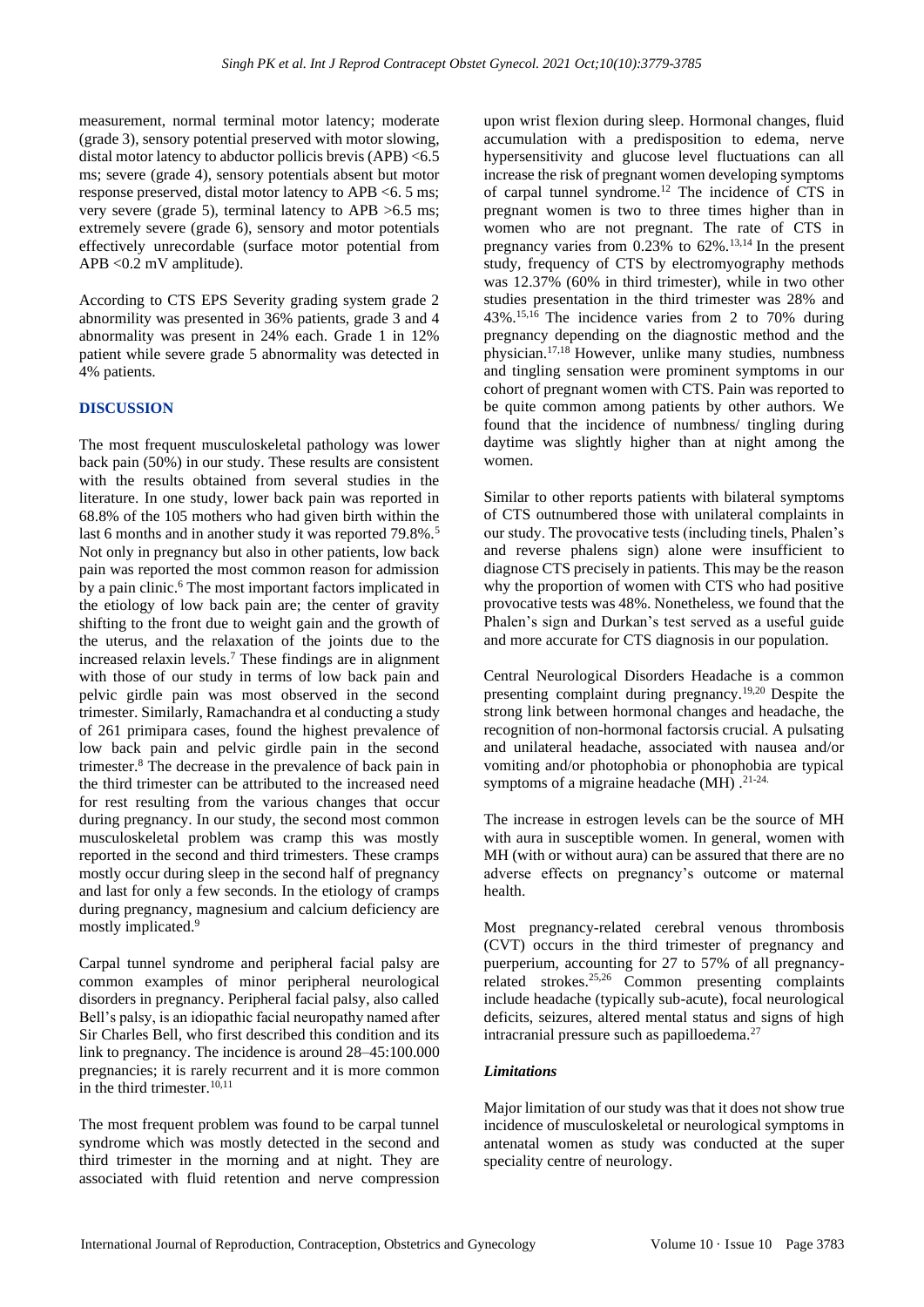# **CONCLUSION**

The central and peripheral neuropathies was more prevalent than musculoskeletal symptoms. Among musculoskeletal complaints the most frequent symptoms during pregnancy were low back pain, hip joint pain Restless leg syndrome and wrist pain. Among neuropathies CTS prevalence was relatively high in pregnant women especially in third trimester and was mostly bilateral with nocturnal paraesthesia and numbness presentation. Central neurological symptoms headache especially without aura and seizures were more common while eclampsia, CVT, BIH, PRES were less common. The results of the study suggest that numerous musculoskeletal symptoms and neuropathies may complicate pregnancy especially in the third trimester. Obstetrician should be aware of these presentations so that they can do timely management and referral.

#### **ACKNOWLEDGEMENTS**

We would like to thank to our electrophysiologist and radiologist for support. We thanks to our daughter for her typing support.

*Funding: No funding sources Conflict of interest: None declared Ethical approval: The study was approved by the Institutional Ethics Committee*

#### **REFERENCES**

- 1. Sacco S, Ricci S, Degan D, Carolei A. Migraine in women: the role of hormones and their impact on vascular diseases. J Headache Pain. 2012;13(03):177- 89.
- 2. Karlı N, Baykan B, Ertaş M. Turkish Headache Prevalence Study Group. Impact of sex hormonal changes on tension-type headache and migraine: a cross-sectional population-based survey in 2,600 women. J Headache Pain. 2012;13(07):557-65.
- 3. Zyluk A. Carpal tunnel syndrome in pregnancy: a review. Pol Orthop Traumatol. 2013;78:223-7.
- 4. Monini S, Lazzarino AI, Iacolucci C, Buffoni A, Barbara M. Epidemiology of Bell's palsy in an Italian Health District: incidence and case-control study. Acta Otorhinolaryngol Ital. 2010;30(04):198.
- 5. Martins RF, Silva JLP. Back pain is a major problem for many pregnant women. Rev Assoc Med Bras. 2005;51(3):144-7.
- 6. Kristiansson P, Svardsudd K, Von Schoultz B. Serum relaxin, symphyseal pain, and back pain during pregnancy. Am J Obstet Gynecol. 1996;175:1342-47.
- 7. Ramachandra P, Maiya AG, Kumar P, Kamath A. Prevalence of musculoskeletal dysfunctions among Indian pregnant women. J. Pregnancy. 2015;437105.
- 8. Smagulova IE, Sharmanov T. Assessment of nutritional status of pregnant women living in Аstana. J Clin Med Kaz. 2014;2(32):38-42.
- 9. Hammar M, Larsson L, Tegler L. Calcium treatment of leg cramps in pregnancy. Effect on clinical symptoms and total serum and ianized serum calcium concentrations. Acta Obstet Gynec Scand. 1981;60:345-7.
- 10. Stolp-Smith KA, Pascoe MK, Ogburn PL Jr. Carpal tunnel syndrome in pregnancy: frequency, severity, and prognosis. Arch Phys Med Rehabil. 1998;79:1285-7.
- 11. Padua L, Aprile I, Caliandro P. Symptoms and neurophysiological picture of carpal tunnel syndrome in pregnancy. Clin Neurophysiol. 2001;112:1946-51.
- 12. Pazzaglia CC. Multicenter study on carpal tunnel syndrome and pregnancy and natural course. Asta Neuro Chir Suppl. 2005;92:35-9.
- 13. Khosrawi S, Maghrouri R. The prevalence and severity of carpal tunnel syndrome during pregnancy. Adv Biomed Res. 2012;1:43.
- 14. Meems M, Truijens S, Spek V, Visser LH, Pop VJ. Prevalence, course and determinants of carpal tunnel syndrome symptoms during pregnancy: a prospective study. BJOG. 2015;122(08):1112-8.
- 15. Padua L, Di Pasquale A, Pazzaglia C, Liotta GA, Librante A, Mondelli M. Systematic review of pregnancy-related carpal tunnel syndrome. Muscle Nerve. 2010;42(05):697-702.
- 16. Padua L, Aprile I, Caliandro P. Symptoms and neurophysiological picture of carpal tunnel syndrome in pregnancy. Clin Neurophysiol. 2001;112:1946-51.
- 17. Baumann F, Karlikaya G, Yuksel G. The subclinical incidence of CTS in pregnancy: assessment of median nerve impairment in asymptomatic pregnant women. Neurol Neurophysiol Neurosci. 2007;3.
- 18. Ekman-Ordeberg G, Sälgeback S, Ordeberg G. Carpal tunnel syndrome in pregnancy. A prospective study. Acta Obstet Gynecol Scand. 1987;66:233-5.
- 19. Robbins MS, Farmakidis C, Dayal AK, Lipton RB. Acute headache diagnosis in pregnant women: a hospital-based study. Neurol. 2015;85(12):1024-30.
- 20. Turner DP, Smitherman TA, Eisenach JC, Penzien DB, Houle TT. Predictors of headache before, during, and after pregnancy: a cohort study. Headache. 2012;52(03):348-62.
- 21. Facchinetti F, Allais G, Nappi RE, et al. Migraine is a risk factor for hypertensive disorders in pregnancy: a<br>prospective cohort study. Cephalalgia. prospective cohort study. Cephalalgia. 2009;29(03):286-92.
- 22. Contag SA, Mertz HL, Bushnell CD. Migraine during pregnancy: is it more than a headache? Nat Rev Neurol. 2009;5(08):449-56.
- 23. Sacco S, Ricci S, Degan D, Carolei A. Migraine in women: the role of hormones and their impact on vascular diseases. J Headache Pain. 2012;13(03):177- 89.
- 24. Karlı N, Baykan B, Ertaş M, et al; Turkish Headache Prevalence Study Group. Impact of sex hormonal changes on tension-type headache and migraine: a cross-sectional population-based survey in 2,600 women. J Headache Pain. 2012;13(07):557-65.